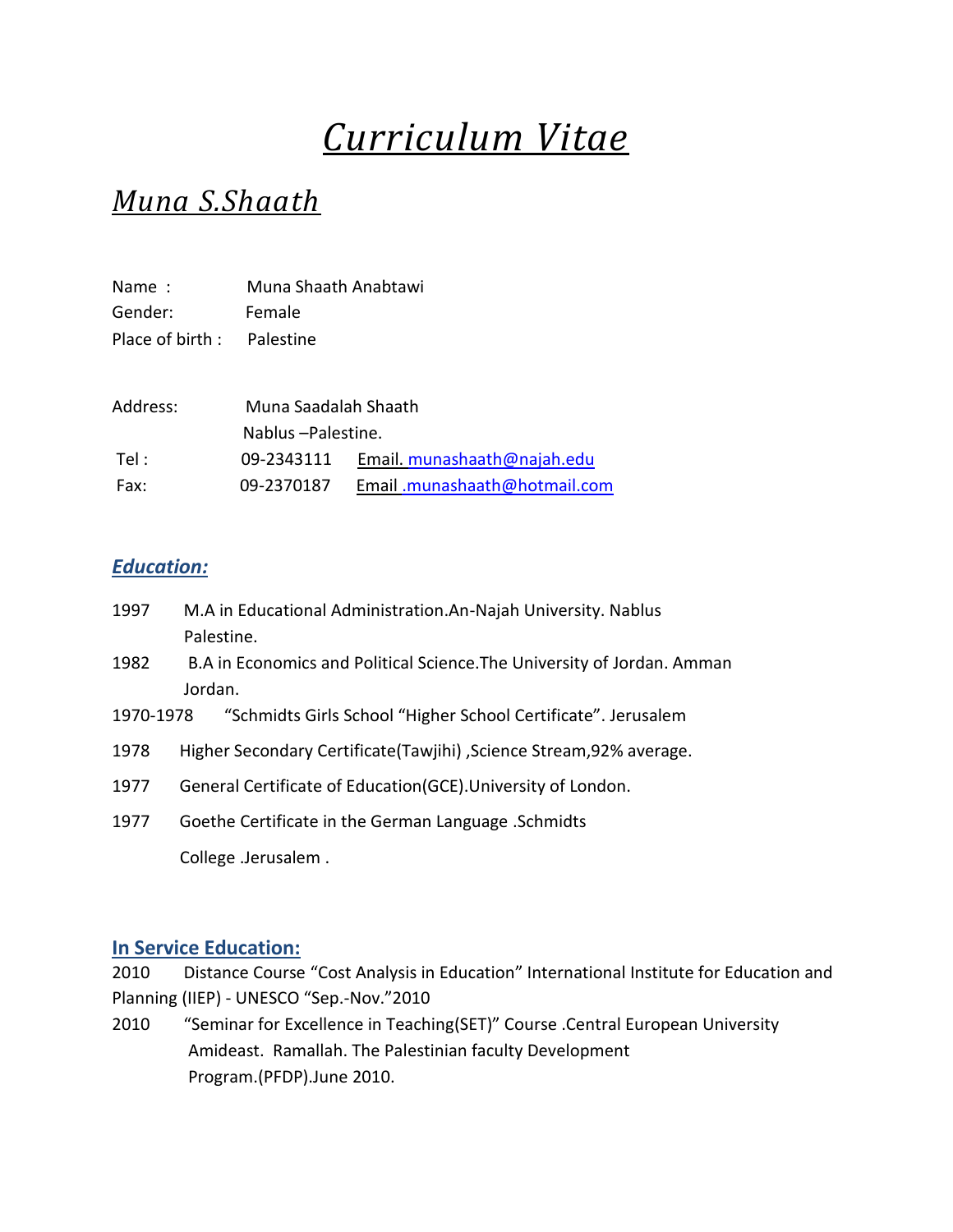2008 Diploma, "Developing Learning Innovation" LITs . QIF Program .Birzeit University center for Continuing Education.

#### **Work Experience:**

- 1997—now Lecturer at the Faculty of Educational Sciences .An-Najah University.
- Teaching Courses:

 Class-room Management ,Psychology of Play, Educational Psychology, Introduction to Education, Educational Psychology, Children Literature , Developmental Psychology.

- Trainer:

 Ministry of Education –Nablus, Target groups Educational Supervisors, Teachers . Early Childhood Resource Center,Ramallah,Target group Pre-school teachers and principals.

 Ministry of Education, Preschool Depatment,Target group ,Preschool supervisors. Nablus.

Training Fields:

 Class-Room Management, Overcoming Learning and Behavior Difficulties in Palestinian Schools, Preventive approaches and Disipline,Non- directive Counseling in Schools. Innovative Methods of assessments in Schools, Play Therapy, Play and Learning, Children Literature and Stereotypes.

#### **Activities:**

- 2008-2010 Member of the Quality Assurance Unit. Peer-advice program. An-Najah university.
- 2002-2006 Active member in the Education and Media Link between An-Najah and University of Cardiff .U.K .administered by British Council.